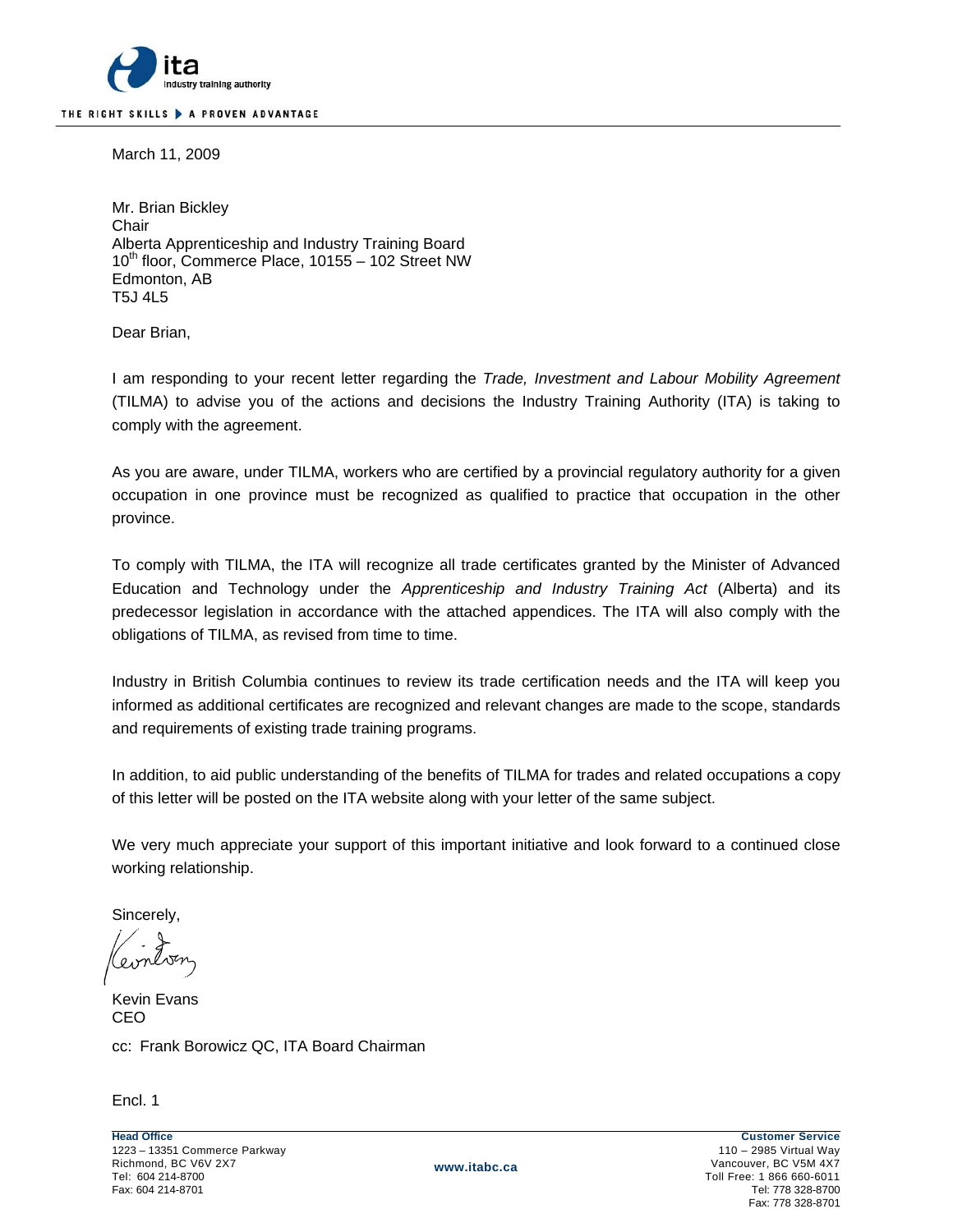## **RED SEAL OCCUPATIONS IN WHICH CERTIFICATION IS AVAILABLE IN BOTH PROVINCES**

Certification in the following occupations is available in both Alberta and British Columbia

The Industry Training Authority:

- recognizes certificates with or without a Red Seal that are issued and recognized by the Alberta Apprenticeship and Industry Training Board or its predecessors and
- confirms that workers in good standing who hold one of these Alberta certificates have the same rights under the *Industry Training Authority Act as* do workers who hold a certificate granted under the British Columbia *Industry Training Authority Act*.

| <b>Name of Occupation - Alberta</b>                                         | <b>Red Seal Name</b>                             | Name of Occupation - B.C.                        |
|-----------------------------------------------------------------------------|--------------------------------------------------|--------------------------------------------------|
| Agricultural equipment<br>technician                                        | Agricultural equipment<br>technician             | <b>Agricultural Equipment</b><br>Technician      |
| Appliance service technician                                                | Appliance service technician                     | Appliance Service Technician                     |
| Auto body technician                                                        | Motor vehicle body repairer<br>(metal and paint) | <b>Automotive Collision Repair</b><br>Technician |
| Auto body technician - auto<br>body refinisher                              | Automotive painter                               | <b>Automotive Refinishing</b><br>Technician      |
| Automotive service technician                                               | Automotive service technician                    | <b>Automotive Service Technician</b><br>Level 4  |
| <b>Baker</b>                                                                | <b>Baker</b>                                     | <b>Baker</b>                                     |
| Boilermaker                                                                 | Boilermaker                                      | <b>Construction Boilermaker</b>                  |
| <b>Bricklayer</b>                                                           | <b>Bricklayer</b>                                | Mason                                            |
| Cabinetmaker                                                                | Cabinetmaker                                     | Joiner                                           |
| Carpenter                                                                   | Carpenter                                        | Carpenter                                        |
| Concrete finisher                                                           | Concrete finisher                                | <b>Cement Mason</b>                              |
| Cook                                                                        | Cook                                             | Professional Cook 3                              |
| Crane and hoisting equipment<br>operator - mobile crane                     | Mobile crane operator                            | Mobile Crane Operator<br>(construction industry) |
| Electric motor systems<br>technician                                        | Electric Motor system<br>technician              | <b>Winder Electrician</b>                        |
| Electrician                                                                 | Construction electrician                         | Electrician                                      |
| Floorcovering installer                                                     | Floorcovering installer                          | <b>Floor Covering Installer</b>                  |
| Glazier                                                                     | Glazier                                          | Glazier                                          |
| Hairstylist                                                                 | Hairstylist                                      | Cosmetologist                                    |
| Heavy equipment technician -<br>heavy duty equipment<br>mechanic (off road) | Heavy duty equipment<br>technician               | <b>Heavy Duty Equipment</b><br>Mechanic          |
| Heavy equipment technician -<br>transport trailer mechanic                  | Transport trailer technician                     | <b>Commercial Trailer Mechanic</b>               |
| Heavy equipment technician -<br>truck and transport mechanic                | Truck and transport mechanic                     | <b>Commercial Transport Vehicle</b><br>Mechanic  |
| Instrument technician                                                       | Instrumentation and control                      | Industrial Instrument Mechanic                   |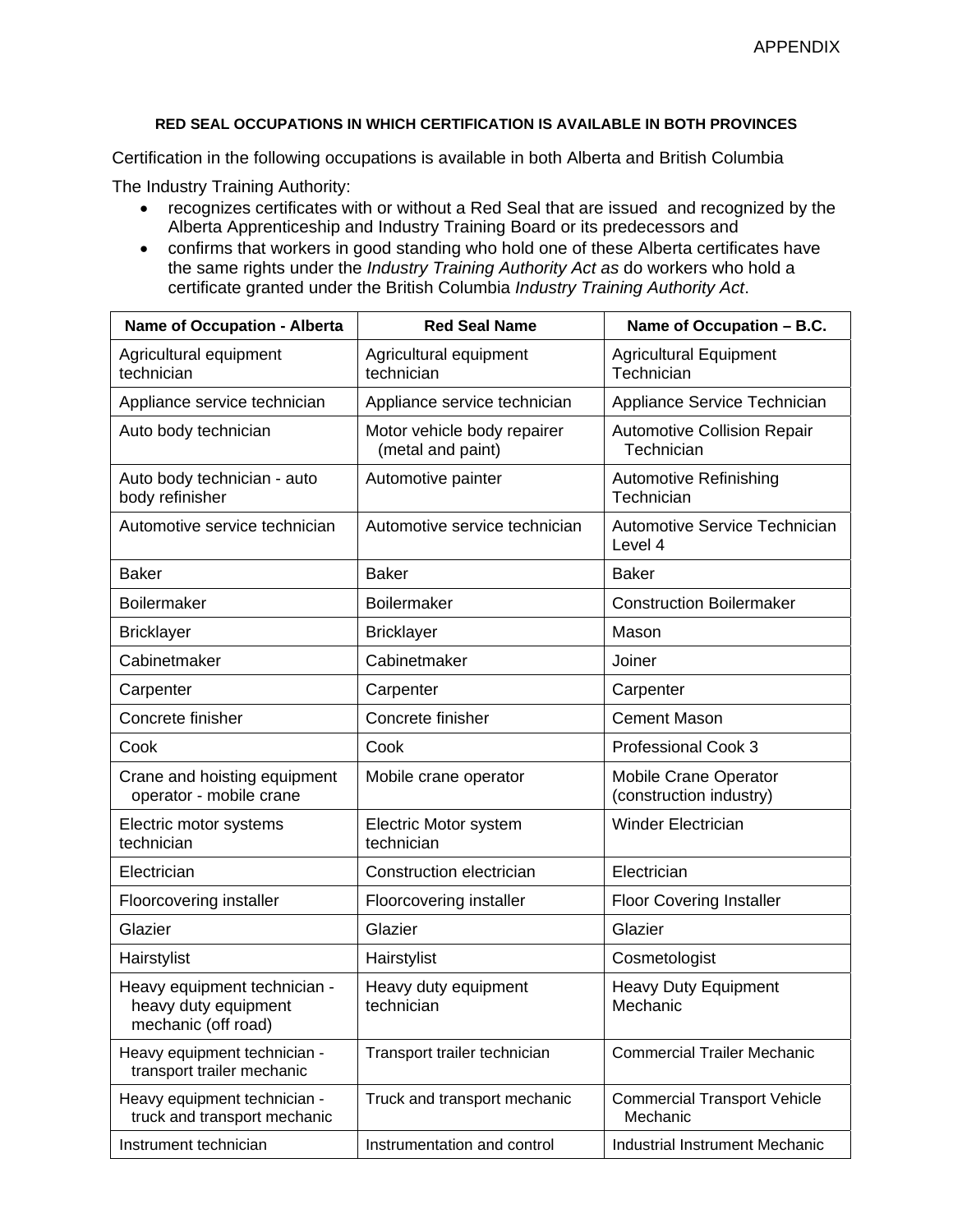| <b>Name of Occupation - Alberta</b>            | <b>Red Seal Name</b>                           | Name of Occupation - B.C.                       |
|------------------------------------------------|------------------------------------------------|-------------------------------------------------|
|                                                | technician                                     |                                                 |
| Insulator                                      | Insulator (heat and frost)                     | <b>Heat and Frost Insulator</b>                 |
| Ironworker                                     | Ironworker (generalist)                        | Ironworker                                      |
| Ironworker-reinforcing                         | Ironworker (reinforcing)                       | Ironworker (Reinforcing)                        |
| Ironworker-structural/ornamental               | Ironworker<br>(structural/ornamental)          | Ironworker<br>(Structural/Ornamental)           |
| Lather-interior systems mechanic               | Lather (interior systems<br>mechanic)          | Wall and Ceiling Installer                      |
| Machinist                                      | Machinist                                      | Machinist                                       |
| Millwright                                     | Industrial mechanic (millwright)               | Millwright                                      |
| Motorcycle Mechanic                            | Motorcycle mechanic                            | Motorcycle Mechanic                             |
| Painter and decorator                          | Painter and decorator                          | <b>Painter and Decorator</b>                    |
| Parts technician                               | Partsperson                                    | Partsperson Level 3                             |
| Plumber                                        | Plumber                                        | Plumber                                         |
| Powerline Technician                           | Powerline technician                           | Powerline Technician                            |
| Recreation vehicle service<br>technician       | Recreation vehicle service<br>technician       | <b>Recreation Vehicle Service</b><br>Technician |
| Refrigeration and air conditioning<br>mechanic | Refrigeration and air conditioning<br>mechanic | <b>Refrigeration Mechanic</b>                   |
| Rig technician-rig technician 3                | Rig technician                                 | Rig Technician 3                                |
| Roofer                                         | Roofer                                         | Roofer, Damp and Waterproofer                   |
| Sheet metal worker                             | Sheet metal worker                             | <b>Sheet Metal Worker</b>                       |
| Sprinkler system installer                     | Sprinkler systems installer                    | Sprinkler System Installer                      |
| Steamfitter-pipefitter                         | Steamfitter/pipefitter                         | Steamfitter/Pipefitter                          |
| Structural steel and plate fitter              | Metal fabricator (fitter)                      | Metal Fabricator (Fitter)                       |
| <b>Tilesetter</b>                              | <b>Tilesetter</b>                              | Tilesetter                                      |
| Tool and die maker                             | Tool and die maker                             | <b>Tool and Die Maker</b>                       |
| Welder                                         | Welder                                         | Welder Level "B"                                |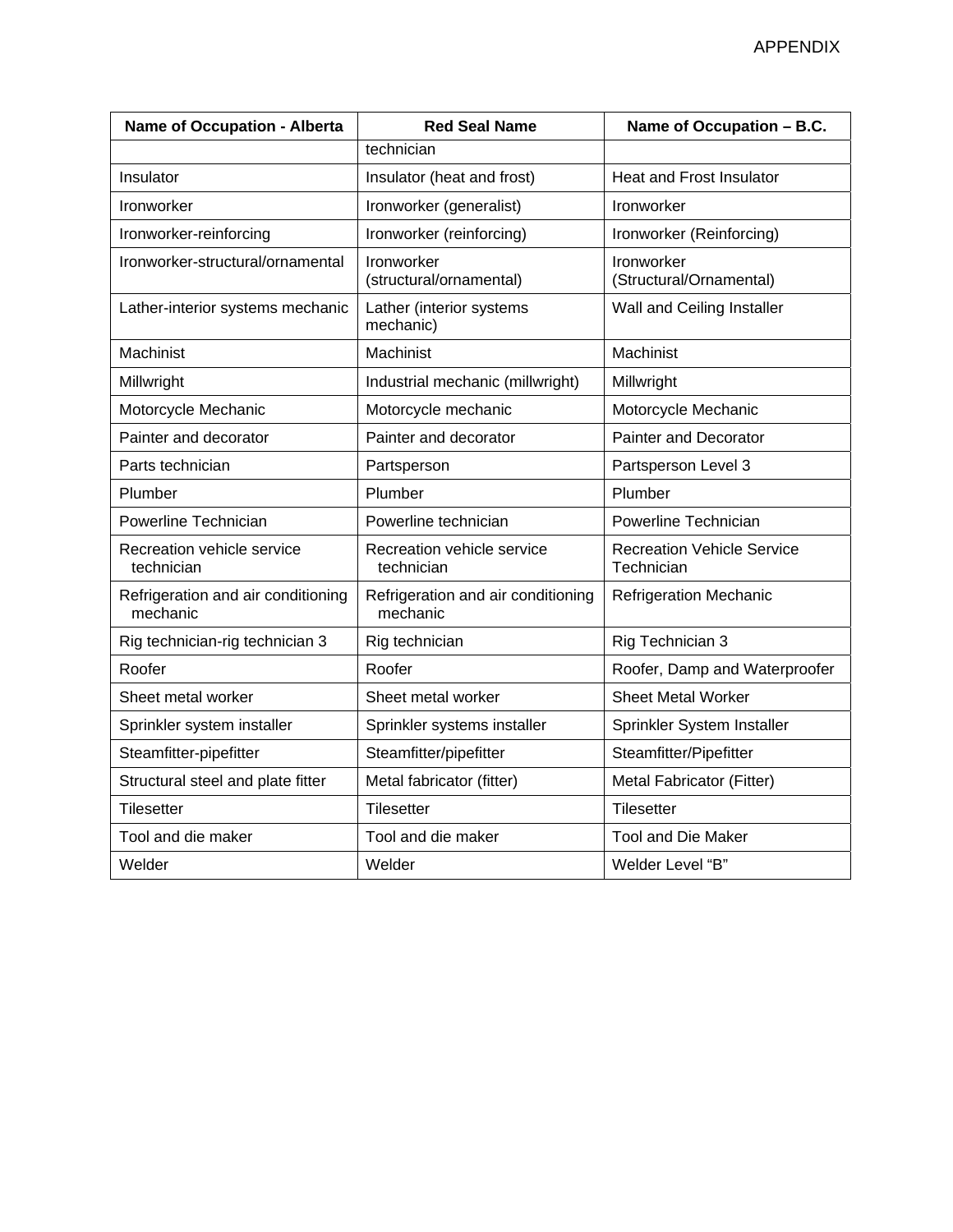## **NON-RED SEAL OCCUPATIONS IN WHICH CERTIFICATION IS AVAILABLE IN BOTH PROVINCES**

Certification in the following non-red seal occupations is available in both Alberta and British Columbia

The Industry Training Authority:

- recognizes certificates that are issued and recognized by the Alberta Apprenticeship and Industry Training Board or its predecessors and
- confirms that workers in good standing who hold one of these Alberta certificates have the same rights under the *Industry Training Authority Act* as do workers who hold a certificate granted under the British Columbia *Industry Training Authority Act.*..

| <b>Name of Occupations - Alberta</b>                                        | Name of Occupation - British Columbia                                                                                                                                                                                                                     |
|-----------------------------------------------------------------------------|-----------------------------------------------------------------------------------------------------------------------------------------------------------------------------------------------------------------------------------------------------------|
| Auto Body Technician - Auto Body<br>Prepper                                 | Automotive Refinishing Prep Technician                                                                                                                                                                                                                    |
| Communication Technician                                                    | <b>Communications Technician</b>                                                                                                                                                                                                                          |
| Crane and Hoisting Equipment Operator -<br><b>Boom Truck</b>                | Boom Truck Operator:<br>Folding Boom 22 tonnes and under,<br>or<br>Folding Boom unlimited tonnage, or<br>Stiff Boom 40 tonnes and under, or<br>Stiff Boom unlimited tonnage<br>Note: tonnes / tonnage (lower case "t" used to indicate<br>metric tonnage) |
| Crane and Hoisting Equipment Operator -<br><b>Conventional Mobile Crane</b> | Mobile Crane Operator - Lattice Boom<br>Friction                                                                                                                                                                                                          |
| Crane and Hoisting Equipment Operator -<br><b>Hydraulic Mobile Crane</b>    | Mobile Crane Operator - Hydraulic unlimited<br>tonnage                                                                                                                                                                                                    |
| Crane and Hoisting Equipment Operator -<br><b>Tower Crane</b>               | <b>Tower Crane Operator</b>                                                                                                                                                                                                                               |
| <b>Elevator Constructor</b>                                                 | <b>Elevator Mechanic</b>                                                                                                                                                                                                                                  |
| Glazier - auto glass technician                                             | Automotive Glass Technician                                                                                                                                                                                                                               |
| Landscape gardener                                                          | Landscape Horticulturist                                                                                                                                                                                                                                  |
| Locksmith                                                                   | Locksmith                                                                                                                                                                                                                                                 |
| Outdoor power equipment technician -<br>marine equipment                    | <b>Inboard Outboard Mechanic</b>                                                                                                                                                                                                                          |
| Outdoor power equipment technician -<br>power equipment                     | Outdoor Power Equipment Technician                                                                                                                                                                                                                        |
| Parts technician-materials technician                                       | Logistics and Distribution Person Level 2<br>Partsperson Level 2                                                                                                                                                                                          |
| Rig Technician-Rig Technician 1                                             | Rig Technician 1                                                                                                                                                                                                                                          |
| Rig Technician-Rig Technician 2                                             | Rig Technician 2                                                                                                                                                                                                                                          |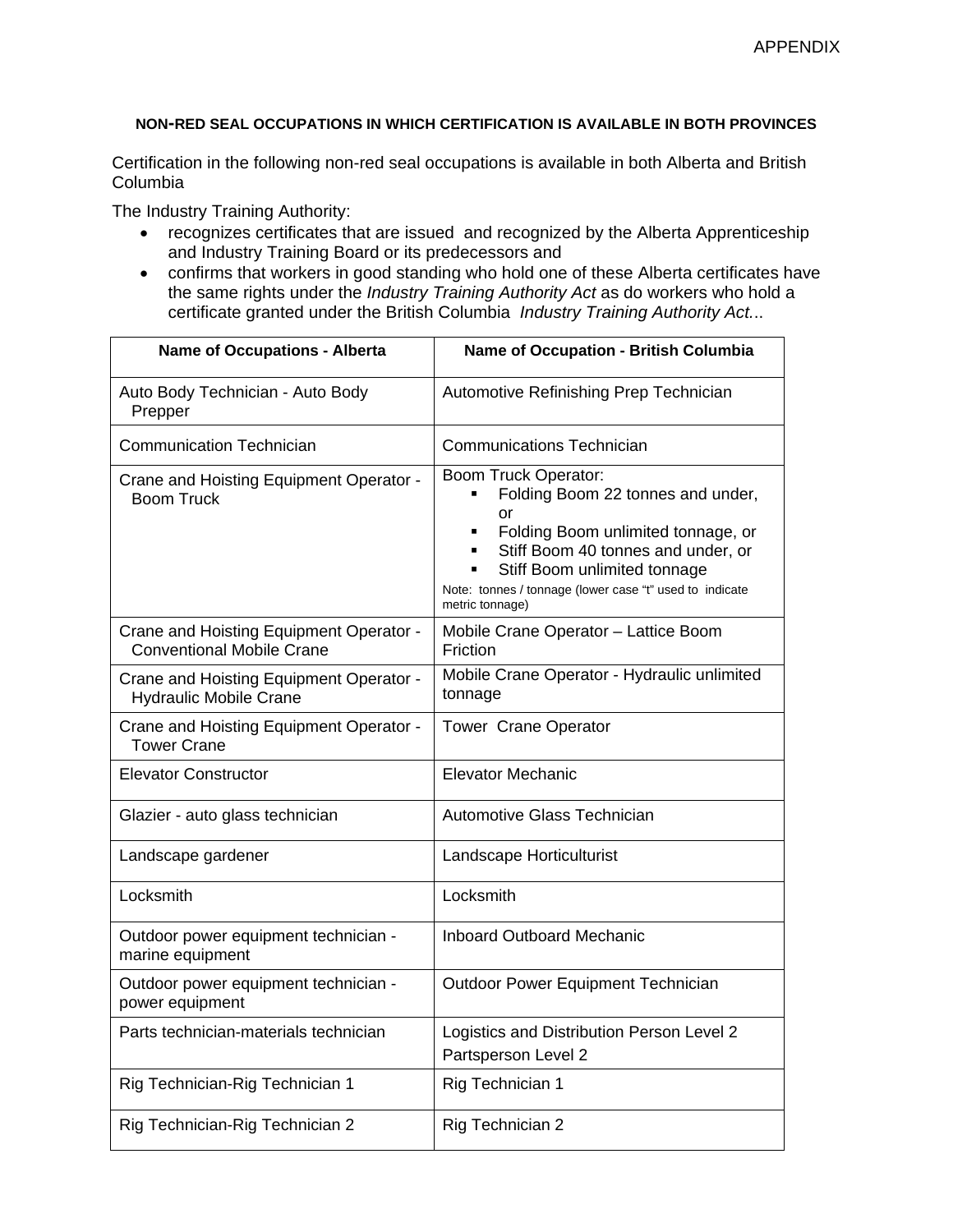| Sawfiler                           | Lumber Manufacturing Industry -<br>Benchperson       |
|------------------------------------|------------------------------------------------------|
| Sawfiler-circular sawfiler         | Lumber Manufacturing Industry - Circular<br>Sawfiler |
| Transport refrigeration technician | <b>Transport Refrigeration Mechanic</b>              |
| Water well driller                 | Water Well Driller                                   |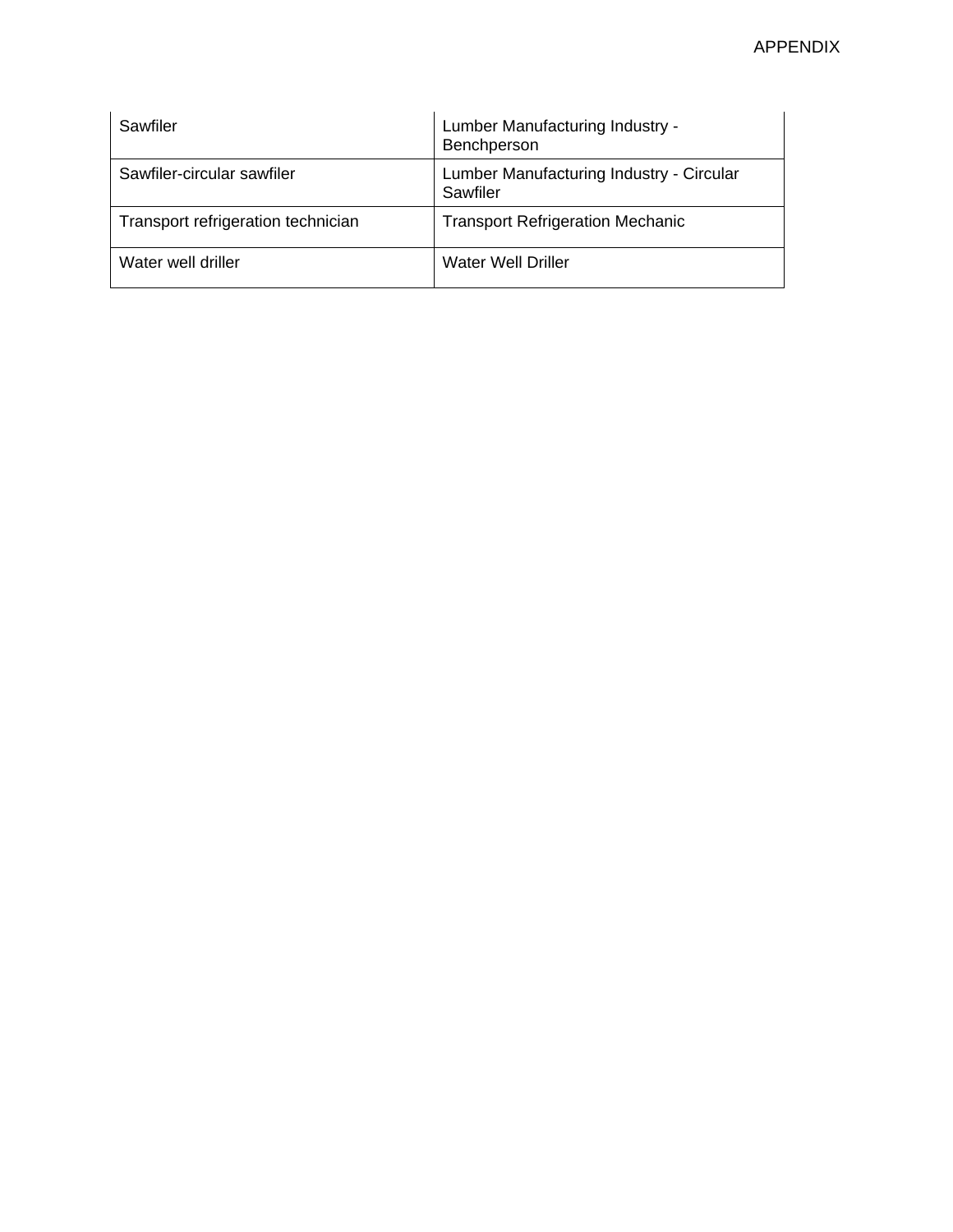## **RED SEAL OCCUPATIONS IN WHICH CERTIFICATION IS AVAILABLE ONLY IN BRITISH COLUMBIA**

Certification in the following occupations is available only in British Columbia.

| <b>Name of Occupation</b>                     |
|-----------------------------------------------|
| Electrician (Industrial)                      |
| Electronics Technician<br>(Consumer Products) |
| Oil Burner Mechanic<br>(Residential)          |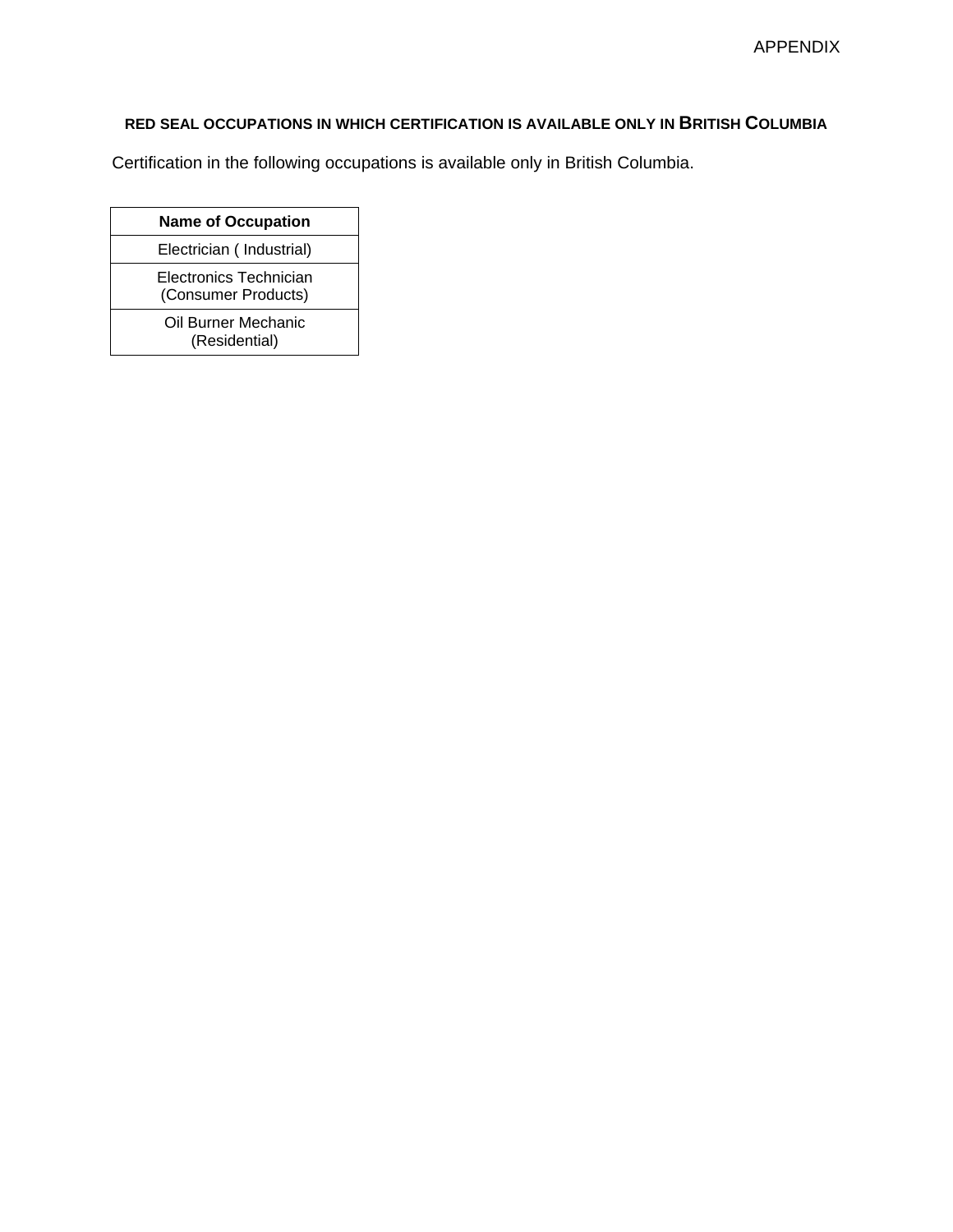## **Certification for the following occupations is available only in British Columbia**

[Aggregate Plant Operator](http://www.itabc.ca/TrainingPrograms_Profiles.php?TradeProfileID=195) [Aircraft Maintenance Technician](http://www.itabc.ca/TrainingPrograms_Profiles.php?TradeProfileID=163)  [Aircraft Structural Technician](http://www.itabc.ca/TrainingPrograms_Profiles.php?TradeProfileID=207)  [Arboriculturist \(Urban Forestry\)](http://www.itabc.ca/TrainingPrograms_Profiles.php?TradeProfileID=223) [Architectural Sheet Metal Worker](http://www.itabc.ca/TrainingPrograms_Profiles.php?TradeProfileID=153)  [Asphalt Paving/Laydown](http://www.itabc.ca/TrainingPrograms_Profiles.php?TradeProfileID=246) Technician [Asphalt Plant Operator](http://www.itabc.ca/TrainingPrograms_Profiles.php?TradeProfileID=196) [Automatic Transmission Service Technician](http://www.itabc.ca/TrainingPrograms_Profiles.php?TradeProfileID=132)  [Automotive Machinist](http://www.itabc.ca/TrainingPrograms_Profiles.php?TradeProfileID=135)  [Automotive Radiator Manufacturer and Repairer](http://www.itabc.ca/TrainingPrograms_Profiles.php?TradeProfileID=126) [Automotive Upholsterer](http://www.itabc.ca/TrainingPrograms_Profiles.php?TradeProfileID=125)  [Automotive Wheel Alignment and Brake Service Technician](http://www.itabc.ca/TrainingPrograms_Profiles.php?TradeProfileID=129) [Barber](http://www.itabc.ca/TrainingPrograms_Profiles.php?TradeProfileID=161) [Building Envelope Technician](http://www.itabc.ca/TrainingPrograms_Profiles.php?TradeProfileID=293)  [Cable Splicer](http://www.itabc.ca/TrainingPrograms_Profiles.php?TradeProfileID=42) [Community Antenna Television Technician](http://www.itabc.ca/TrainingPrograms_Profiles.php?TradeProfileID=47)  [Concrete Plant Operator](http://www.itabc.ca/TrainingPrograms_Profiles.php?TradeProfileID=197)  [Construction Formwork Technician](http://www.itabc.ca/TrainingPrograms_Profiles.php?TradeProfileID=229) **[Dairy Production Technician](http://www.itabc.ca/TrainingPrograms_Profiles.php?TradeProfileID=234)** [Diesel Engine Mechanic](http://www.itabc.ca/TrainingPrograms_Profiles.php?TradeProfileID=139)  [Diesel Fuel Injection Mechanic](http://www.itabc.ca/TrainingPrograms_Profiles.php?TradeProfileID=140) [Domestic/Residential Certified Geothermal Technician](http://www.itabc.ca/TrainingPrograms_Profiles.php?TradeProfileID=296) [Domestic/Residential Certified Heating Technician](http://www.itabc.ca/TrainingPrograms_Profiles.php?TradeProfileID=297) [Drywall Finisher](http://www.itabc.ca/TrainingPrograms_Profiles.php?TradeProfileID=35)  [Electro-Plater](http://www.itabc.ca/TrainingPrograms_Profiles.php?TradeProfileID=55)  [Electronics Communications Technician](http://www.itabc.ca/TrainingPrograms_Profiles.php?TradeProfileID=221) [Electronics Technician](http://www.itabc.ca/TrainingPrograms_Profiles.php?TradeProfileID=160) [Embalmer & Funeral Director](http://www.itabc.ca/TrainingPrograms_Profiles.php?TradeProfileID=58)  [Florist](http://www.itabc.ca/TrainingPrograms_Profiles.php?TradeProfileID=57)  [Forklift Mechanic](http://www.itabc.ca/TrainingPrograms_Profiles.php?TradeProfileID=158)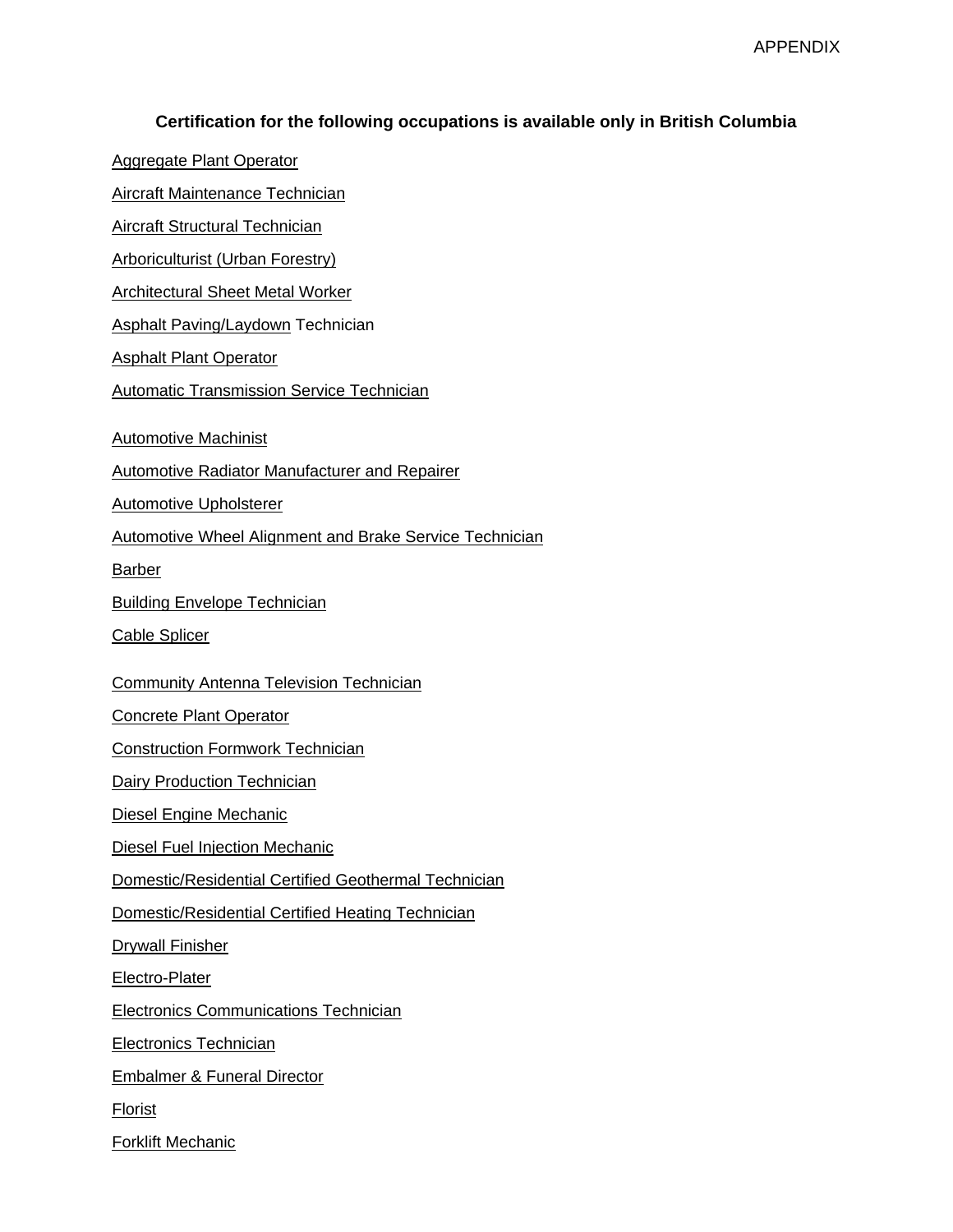| <b>Funeral Director</b>                                             |
|---------------------------------------------------------------------|
| <u> Graphic Arts - Bookbinder 1</u>                                 |
| Graphic Arts - Litho Pressperson (Web, Sheet Fed, Rotary & Gravure) |
| <b>Hardwood Floorlayer</b>                                          |
| <b>Heavy Equipment Operator</b>                                     |
| <b>Hydraulic Service Mechanic</b>                                   |
| Inboard/Outboard Mechanic                                           |
| <b>Log Builder</b>                                                  |
| <b>Lumber Manufacturing Industry - Sawfitter</b>                    |
|                                                                     |
| <b>Marine Engine Mechanic</b><br>Marine Mechanical Technician       |
|                                                                     |
| <b>Marine Repair Technician</b>                                     |
| <b>Meatcutter</b>                                                   |
| <b>Meter Technician</b>                                             |
| <u> Motion Picture &amp; Theatre – Grip</u>                         |
| <u> Motion Picture &amp; Theatre – Set Dresser</u>                  |
| <b>Moulder and Coremaker</b>                                        |
| <b>Piledriver and Bridgeworker</b>                                  |
| <b>Planermill Maintenance Technician 1</b>                          |
| <b>Planermill Maintenance Technician 2</b>                          |
| <b>Plasterer</b>                                                    |
| Railway Car Technician                                              |
| <b>Reinforcing Steel Installer</b>                                  |
| <b>Residential Building Maintenance Worker</b>                      |
| <b>Residential Construction Framing Technician</b>                  |
| <b>Residential Steep Roofer</b>                                     |
| <b>Security Alarm Installer</b>                                     |
| <b>Telecontrol Technologist</b>                                     |
| <b>Tire Repairer</b>                                                |
| <b>Utility Arborist</b>                                             |
| Welder Level 'C'                                                    |